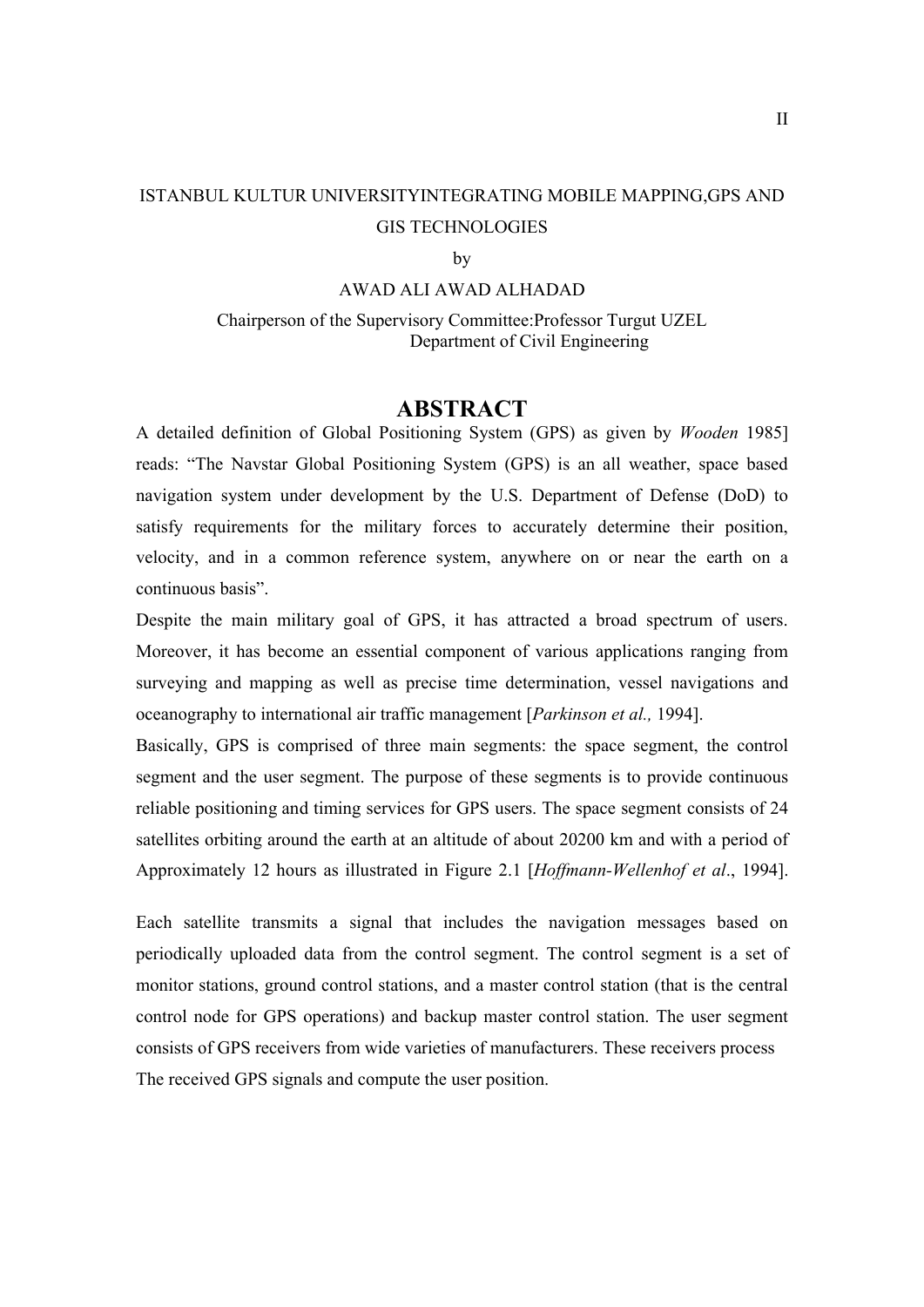The GPS reference coordinate system is the World Geodetic System 1984 (WGS-84) [*Decker,* 1986]. The user's coordinates are determined in this frame and can then be transformed to other systems. Timing is the heart of GPS; GPS time uses an atomic time scale. GPS time is defined as the number of seconds elapsed from Saturday midnight of the present week. The GPS time was coincident with Universal Time Coordinated (UTC is maintained by the U.S. Naval Observatory USNO) at the GPS standard epoch of January 6, 1980.

GPS time is synchronized with UTC at the microsecond level, within an integer number of seconds. The integer offset between GPS time and UTC arises because of the leap seconds periodically inserted for UTC [*Hoffmann-Wellenhof et al*., 1994].

Fundamentals of GPS signal structure, observations and error sources, as well as a brief history of the Global Positioning System, Segments of the GPS, A primer on how the GPS works, Problems with the GPS, Advancements in the GPS are presented in the following sections. These fundamentals are directly relevant to the research presented in this thesis.

Mobile mapping has been the subject of significant research and development by several Research teams over the past decade. A mobile mapping system consists mainly of a moving platform, navigation sensors, and mapping sensors. The mobile platform may be a land vehicle, a vessel, or an aircraft. Generally, the navigation sensors, such as GPS (Global Positioning System) receivers, vehicle wheel sensors, and INS (Inertial Navigation System), provide both the track of the vehicle and positional and orientational information of the mapping sensors. Objects to be surveyed are sensed directly by mapping sensors, for instance CCD (Charge Coupled Device) cameras, laser rangers, and radar sensors. Since the orientation parameters of the mapping sensors are estimated directly by the navigation sensors, complicated computations such as photogrammetric triangulation are greatly simplified or avoided. Spatial information of the objects is extracted directly from the georeferenced mapping sensor data by integrating navigation sensor data. Mobile mapping technology has evolved to a stage which allows mapping